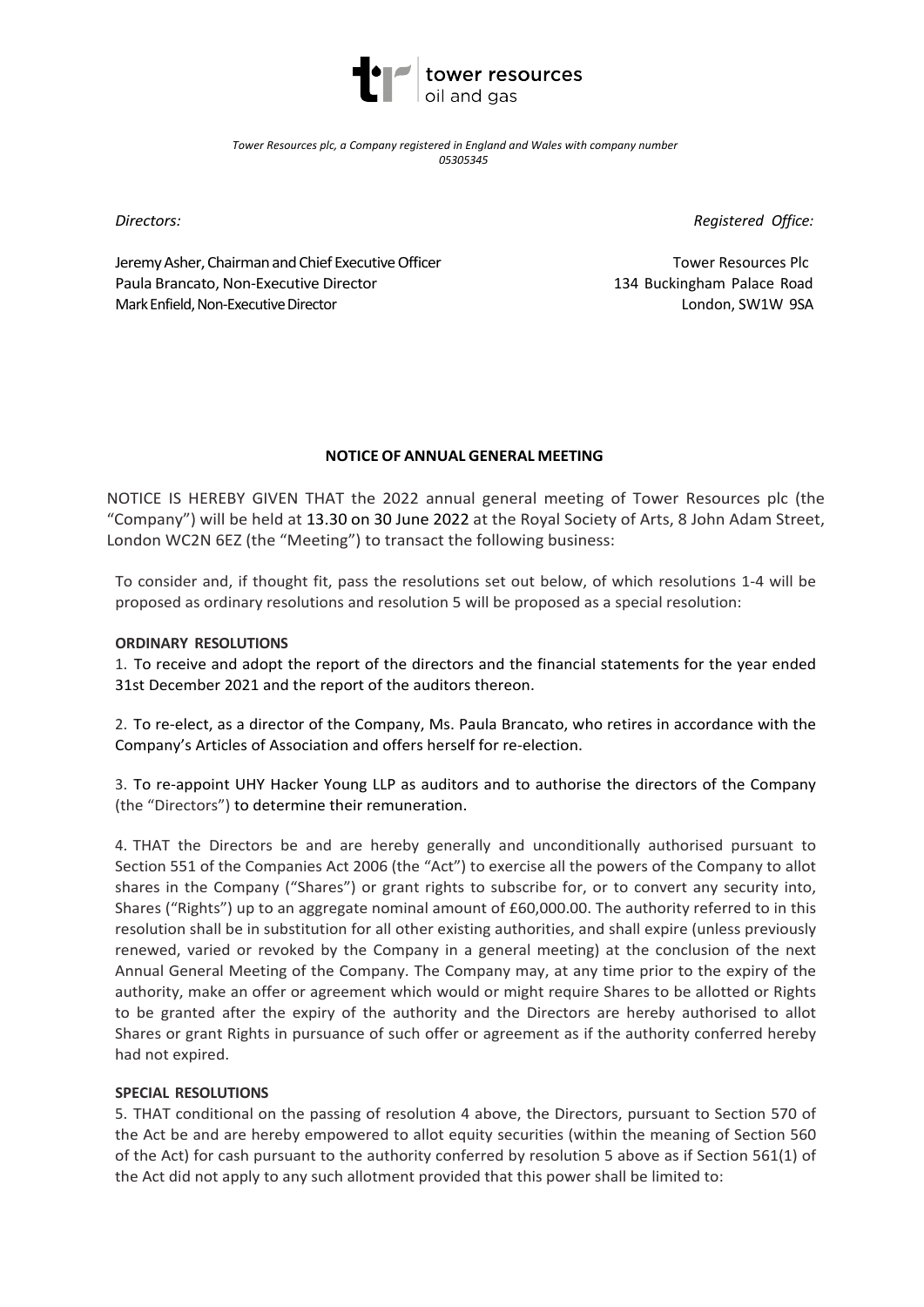(a) the allotment of equity securities where such securities have been offered (whether by way of a rights issue, open offer or otherwise) to the holders of ordinary shares in the capital of the Company in proportion (as nearly as may be) to their holdings of such ordinary shares but subject to such exclusions or other arrangements as the Directors may deem necessary or expedient to deal with equity securities representing fractional entitlements and with legal or practical problems under the laws of, or the requirements of, any regulatory body or any stock exchange in, any territory; and

(b) the allotment, other than pursuant to (a) above, of equity securities up to an aggregate nominal value of £60,000.00, and this power shall, unless previously renewed, varied or revoked by special resolution of the Company in a general meeting, expire at the end of the next Annual General Meeting of the Company. The Company may, before such expiry, make offers or agreements which would or might require equity securities to be allotted after such expiry and the Directors are hereby empowered to allot equity securities in pursuance of such offers or agreements as if the power conferred hereby had not expired.

By Order of the Board

#### **Jeremy Asher**

Chairman and Chief Executive Officer Registered Office: 134 Buckingham Palace Road London, SW1W 9SA

6 June 2022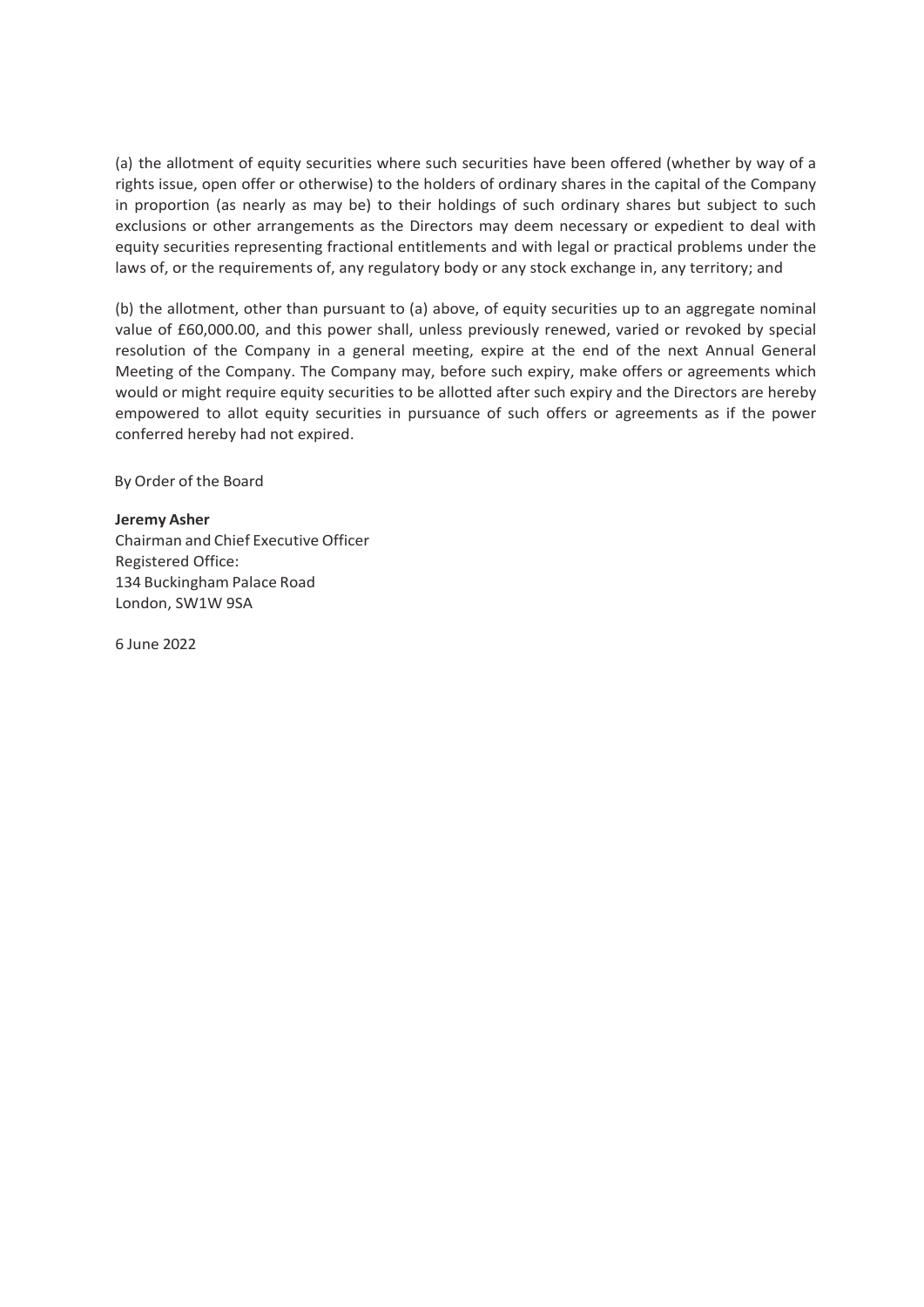#### **Notes:**

- 1. As a holder of ordinary shares in the Company you are entitled to appoint a proxy to exercise all or any of your rights to attend, speak and vote at a general meeting of the Company. A proxy need not be a member of the Company.
- 2. In the case of joint holders, the vote of the person first named in the register of members tendering a vote will be accepted to the exclusion of the votes of the other joint holders.
- 3. In the case of a corporation, the form of proxy must be expressed to be executed by the corporation and must be executed under its common seal, or signed on its behalf by a duly authorised attorney or duly authorised officer of the corporation.
- 4. You will not receive a hard copy form of proxy for the AGM in the post. Instead, you will be able to vote electronically at www.signalshares.com. You will need to log into your Signal Shares account or register if you have not previously done so. To register you will need your Investor Code which is detailed on your share certificate.
- 5. To be valid, the form of proxy and any power of attorney or other authority under which it issigned or a notarially certified copy of such power or authority must be deposited with Link Group,  $10^{th}$  Floor, Central Square, 29 Wellington Street, Leeds LS1 4DL in accordance with the instructions printed thereon so as to be received not less than 48 hours (excluding any part of the day that is not a business day) before the time of the meeting or any adjournment thereof, alternatively you may submit your proxy electronically using The Share Portal service at www.signalshares.com, which must be received not less than 48 hours (excluding any part of the day that is not a business day) before the time of the Meeting, or any adjournment thereof.
- 6. The completion and return of a proxy card will not affect the right of a member to attend, speak and vote in person at the meeting convened by this notice, however, if you have appointed a proxy and attend the Meeting in person, your proxy will automatically be terminated.
- 7. You may appoint more than one proxy provided each proxy is appointed to exercise rights attached to different shares. You may not appoint more than one proxy to exercise rights attached to any one share.
- 8. If you submit more than one valid proxy appointment, the appointment received last before the latest time for the receipt of proxies will take precedence.
- 9. To direct your proxy how to vote on the resolutions mark the appropriate box with an "X". To abstain from voting on a resolution, select the relevant "withheld" box. A vote withheld is not a vote in law, which means that the vote will not be counted in the calculation of votes for or against the resolution. If no voting indication is given, your proxy will vote or abstain from voting at his or her discretion. Your proxy will vote (or abstain from voting) as he or she thinks fit in relation to any other matter which is put before the Meeting.
- 10. Pursuant to regulation 41 of The Uncertificated Securities Regulations 2001, members will be entitled to attend and vote at the meeting if they are registered on the Company's register of members 48 hours (excluding any part of a day that is not a business day) before the time appointed for the meeting or any adjournment thereof. Changes to the register of members after the relevant deadline shall be disregarded in determining the rights of any person to attend and vote at the Meeting.
- 11. Shareholders may also wish to submit questionsin advance via e-mail to info@towerresources.co.uk or using the Contact Us section of the website. We will endeavor to respond to questions raised directly, or by publishing responses on our website.
- 12. If you need help with voting online, please contact our Registrar, Link Group, on Tel: 0371 664 0300. Calls are charged at the standard geographic rate and will vary by provider. Calls outside the United Kingdom will be charged at the applicable international rate. Lines are open between 09:00 - 17:30, Monday to Friday excluding public holidays in England and Wales. During this challenging time, extra pressure is being put on telephone services and it may just take a little longer to get through than normal. Or email Link at shareholderenquiries@linkgroup.co.uk.
- 13. CREST members who wish to appoint a proxy or proxies through the CREST electronic proxy appointment service may do so by using the procedures described in the CREST Manual. CREST Personal Members or other CREST sponsored members, and those CREST members who have appointed a service provider(s), should refer to their CREST sponsor or voting service provider(s), who will be able to take the appropriate action on their behalf.